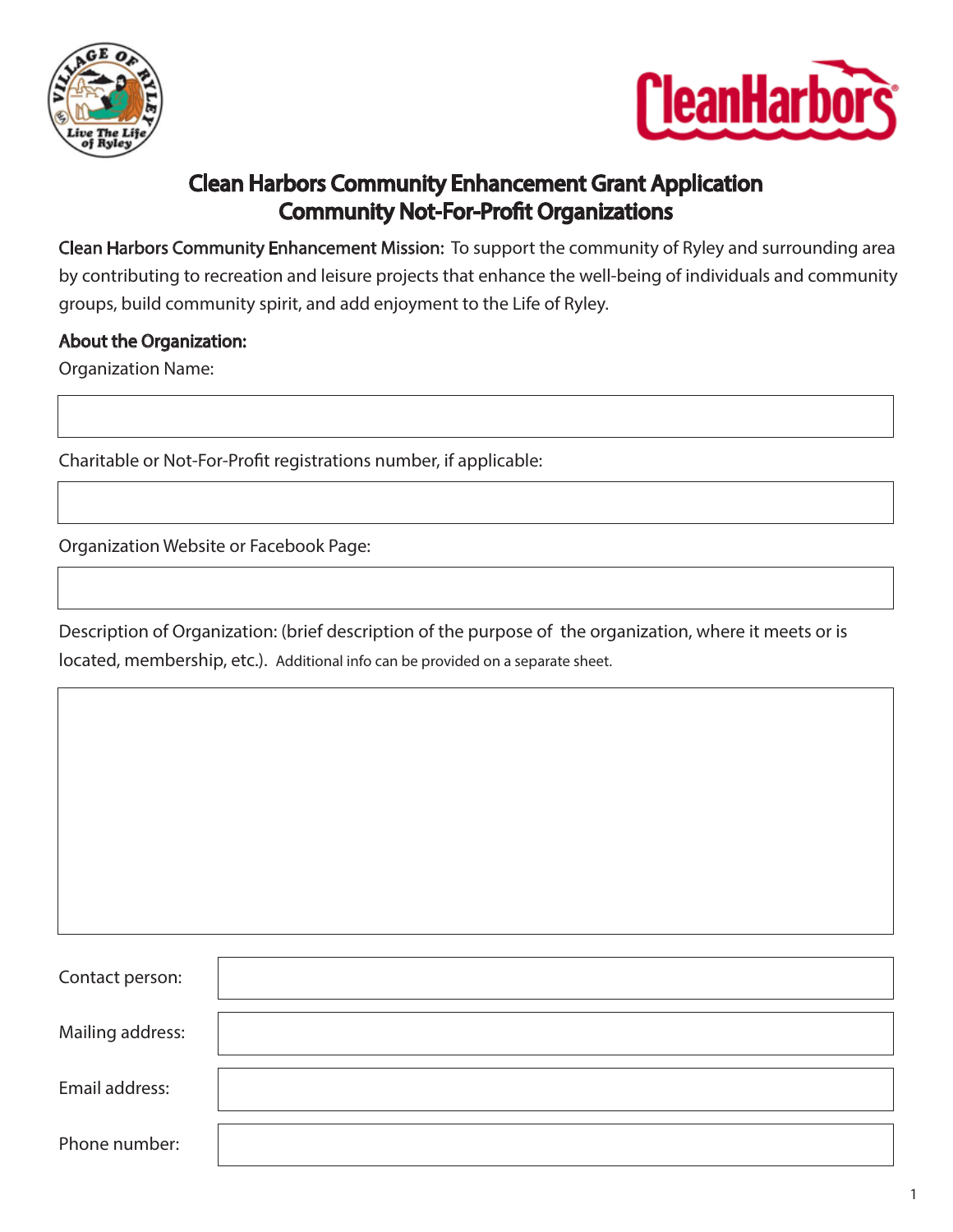



How does your organization align with the Clean Harbors Community Enhancement Grant mission?

### About Your Request:

When do you require your grant? (timeline):

Please note that this grant is processed annually, so please plan accordingly.

Total cost of project, activity or event: (can be an estimate)

Amount of Grant requested:

Does your organization belong or report to an affiliate group?

| w<br>v |
|--------|
|        |

 $No$ 

If you check yes above, please indicate the name of the affiliate organization.

Is your affiliate organization aware of and approves of your request?

| Yes |  | No |  |
|-----|--|----|--|
|-----|--|----|--|

Please note: you may be required to submit approval from the affiliate organization prior to distribution of funds.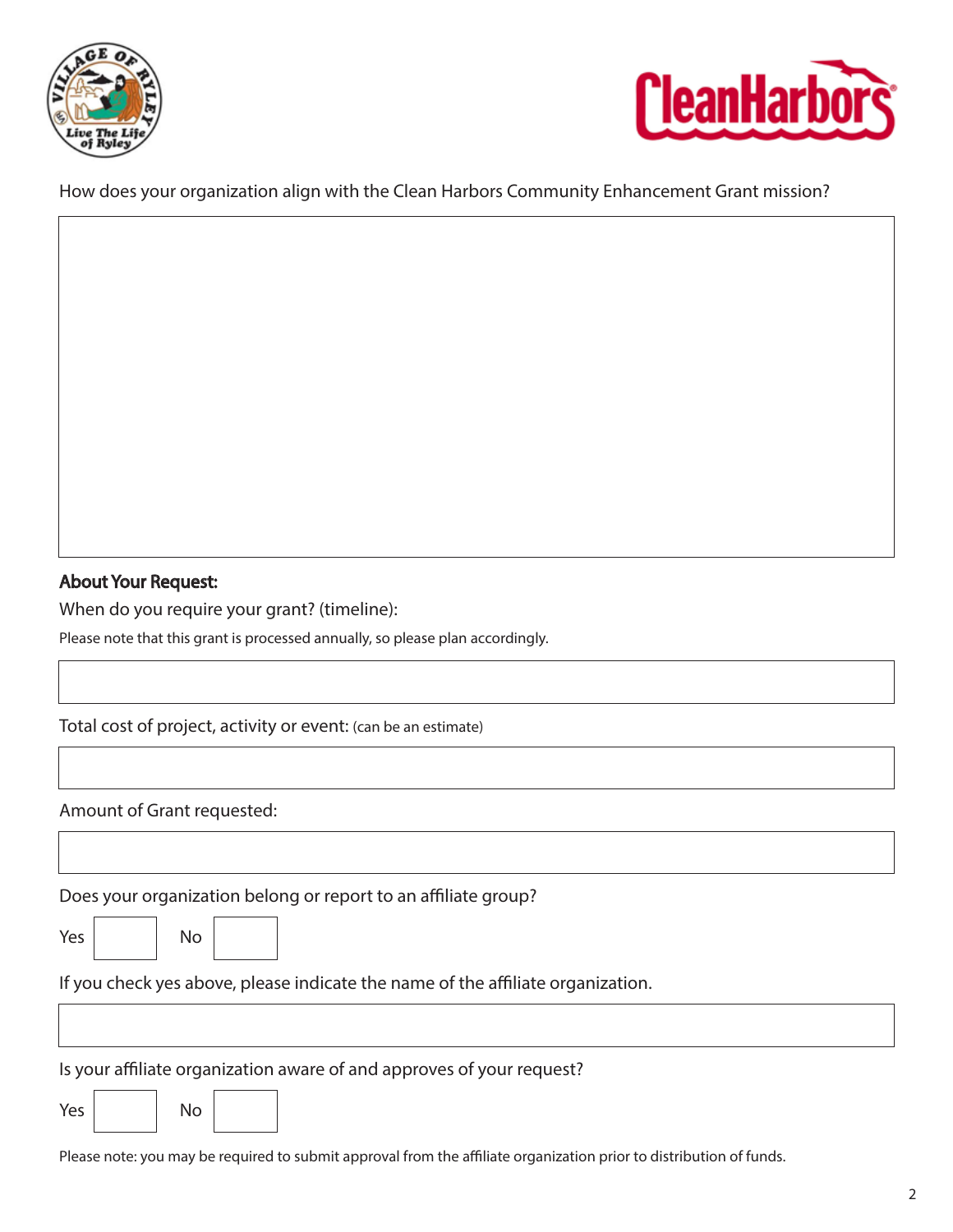



Describe the purpose of the grant request: (additional information can be attached as required)

Does your project require modifications or renovations to an existing structure, building or piece of property? Please check one.



If you check yes above, does your organization own the property or facility?



Has Clean Harbors provided a donation (monetary or product) to your organization in the past? If yes, please indicate whan and what was provided.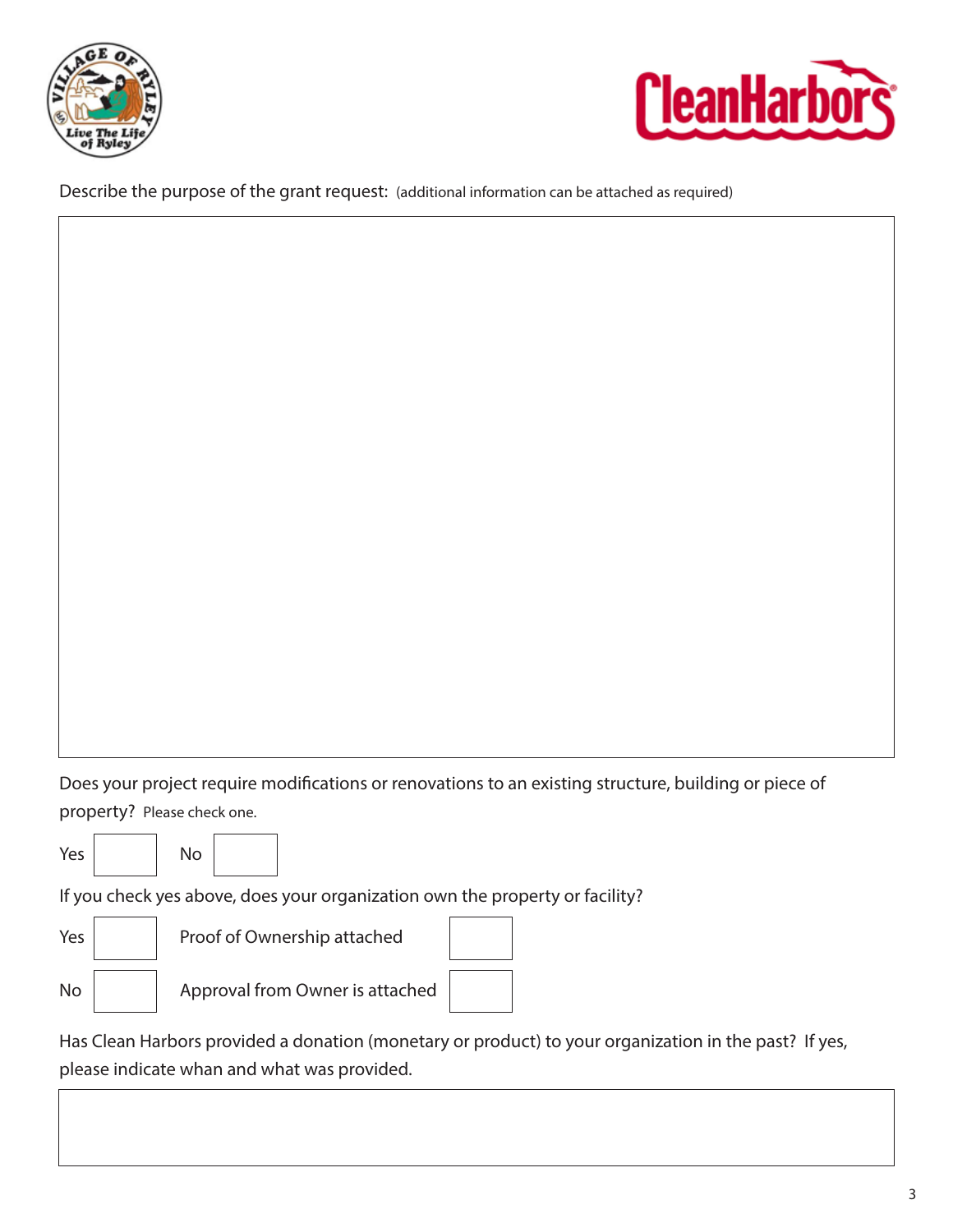



How will you acknowledge or recognize Clean Harbors contribution?

If Clean Harbors is unable to fund your request, how will you proceed with the project?

Please indicate other sources of income for your project, event or activity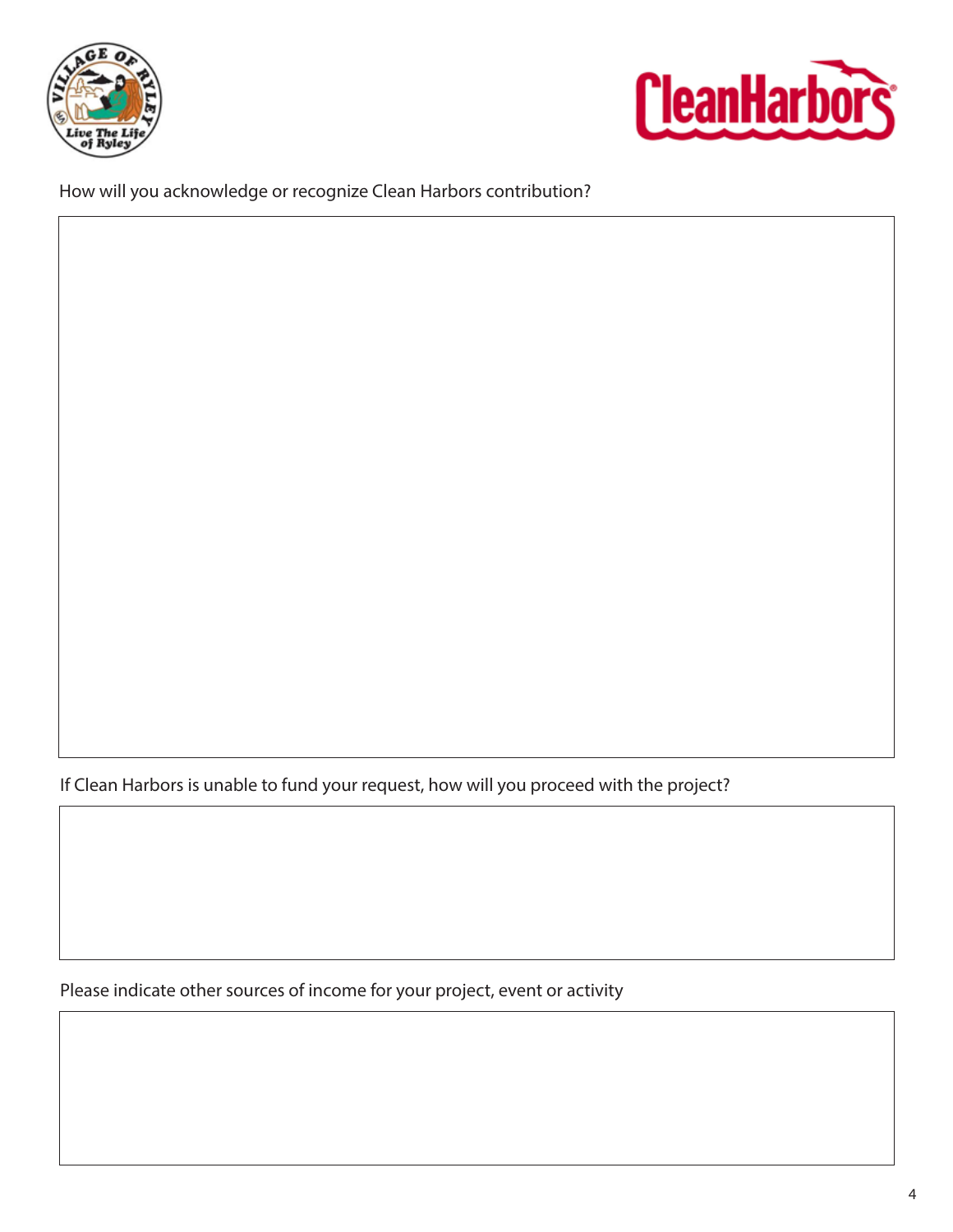



Clean Harbors does not provide grants to individuals or businesses.

Clean Harbors recommends that requests are made as early as possible in advance of the event or community program to allow time to complete the funding cycle process. Requests will be reviewed annually.

New applications that meet the criterea may be given priority over repeat applications.

Under normal circumstances, only one application per organization will be considered in one calendar year.

All grants require that the organization requesting the donation acknowledge the support of Clean Harbors in their public communications.

Personal information on this form is collected under Alberta's Freedom of Information and Protection of Privacy Act and will be used to respond to your request. Please be advised that award of any grant or donation will be made public by the Clean Harbors Community Relations Committee.

Clean Harbors Community Relations Committee reserves the right to attend your event or activity to obtain photos for promotional use.

The above information is correct to the best of my knowledge. Shall the funding request be approved, I will use the money for the purpose listed above.

| Signature: |  |
|------------|--|
| Date:      |  |

Please complete Schedule A when reporting on fund expenditures.

Completed applications with any additional aupporting documentation can be emailed to cao@ryley.ca. Applications may also be dropped off at the Village of Ryley Office at 5005 50 St., Ryley, Ab.

For office use only - received date: